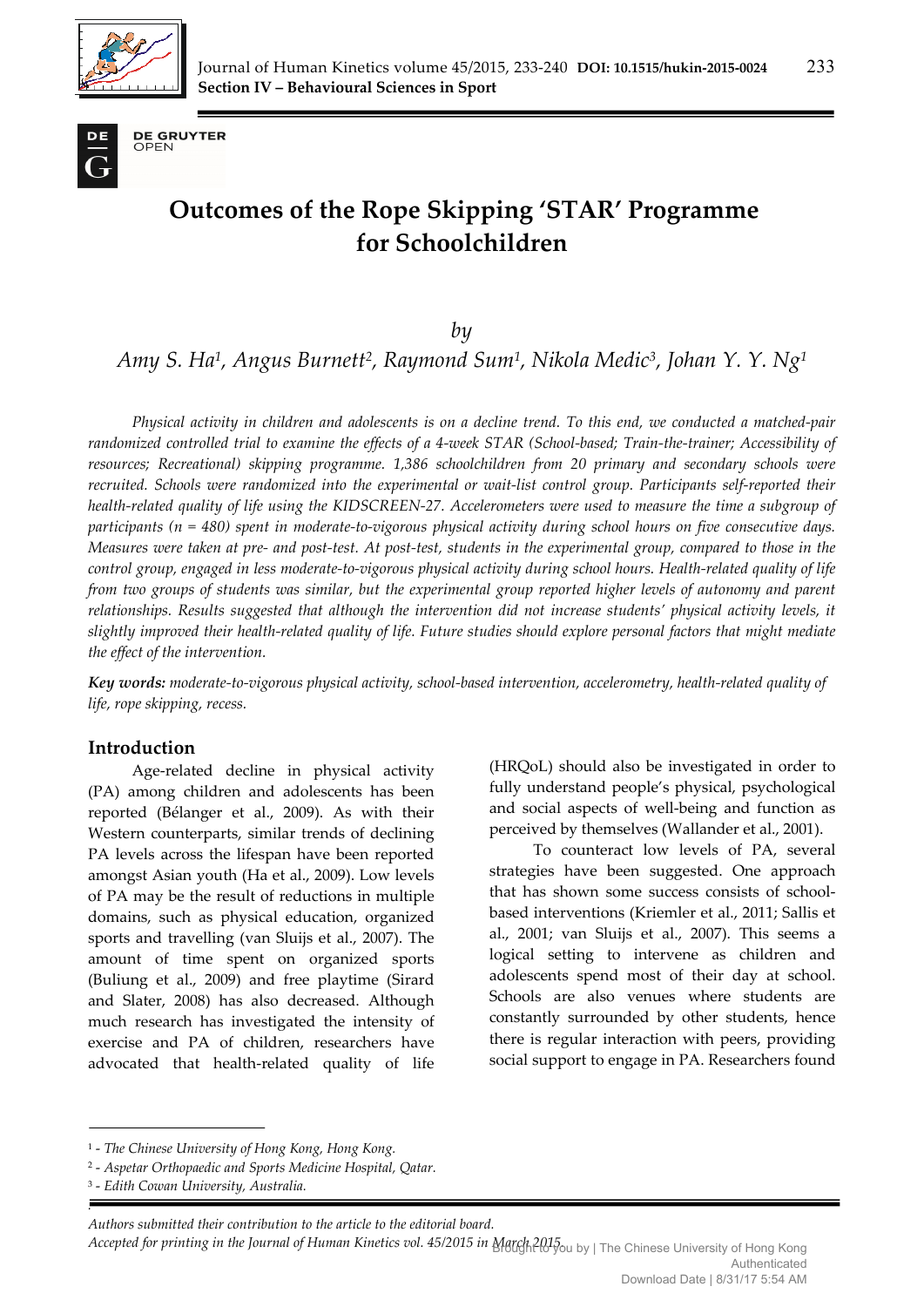that such interventions could lead to increases in school-based PA, as well as out-of-school PA (Kriemler et al., 2011). Opportunities to increase PA in school include time before school lessons as well as recess (Ridgers et al., 2006, 2011). Recess has been of particular interest as previous research has shown that children conduct around 50% of their school-based PA during this period (Escalante et al., 2014), and may gain between 5- 40% of recommended daily PA during this time (Ridgers et al., 2006). Therefore, strategies targeted to increase students' PA during recess are needed.

In the search for better methods to increase PA levels in schoolchildren, researchers have also turned their attention to school policy and the environment of the school playground (Bocarro et al., 2012). Strategies such as providing increased space in which to play, and using competent supervisors to promote PA have been suggested (Cardon et al., 2009). Moreover, strategies such as altering playground environments by providing markings on the ground and walls, or providing additional equipment have been investigated but have provided contrary results (Cardon et al., 2009; Haug et al., 2010; Verstraete et al., 2006). Evidence in the literature is also lacking in terms of the effectiveness of strategies needed to increase PA levels in schools with limited space and resources. This is of particular relevance to Asian countries characterized by a high population density outside of the school environment; furthermore, school playgrounds are also relatively small (Johns and Ha, 1999). Therefore, innovative strategies are required to address these limitations. Moreover, students from lower socioeconomic areas are at an increased risk of obesity (Stamatakis et al., 2009). Inexpensive solutions applicable for this population are hence required.

One solution that can potentially address the issue of physical space limits and factors related to low socioeconomic status is rope skipping. Rope skipping is a popular form of PA in some Asian countries and it has many potential advantages. Specifically, the related equipment is of low cost and requires little space. Moreover, rope skipping is a high intensity activity (Laurson et al., 2008; Town et al., 1980). Potentially, this means that students could spend more time in MVPA during recess (Chow et al., 2008). The

present study was designed to test the hypothesis that schools with limited but adequate space, facilities, equipment, supervision and appropriate personnel (trained coaches and skipping ambassadors) could stimulate students to be physically active in school during recess. We also examined the extent to which the intervention affected HRQoL in schoolchildren. Based on the above, a randomized controlled trial was conducted. The aim of this study was to determine whether the intervention, delivered to students enrolled at primary and secondary schools and located in low-to-medium socioeconomic areas, was effective in increasing students' PA levels during school time, and also improving their HRQoL. We hypothesized that students who received the intervention, compared to those who did not, would show higher levels of MVPA, measured using accelerometers, during five consecutive schooldays. We also hypothesized that students would report higher KIDSCREEN-27 scores (a measure of HRQoL) in schools receiving the intervention, compared to those from the control group.

# **Material and Methods**

#### *Procedures and Participants*

Subjects in this study were a subsample of primary and secondary schoolchildren that participated in a larger study  $(N = 7,000$  from 36 schools) called the Coca-Cola Rope Skipping STAR Programme. Identical measures for HRQoL and MVPA were taken at pre and post-test, which were eight weeks apart. A total of 20 schools (10 primary and 10 secondary) were included in the study. After pre-test measures were taken, participating schools were matched in ten pairs according to five matching variables, namely socioeconomic status, co-educational school setting, class size, student's personal PA space during PE lessons and/or recess periods, and whether the school had an active recess policy. For each pair, the toss of a coin was used to randomize schools into either the experimental or a wait-list control group. Subjects' parents/guardians provided written consent for students' participation in the study. To ensure they were sufficiently physically healthy to engage in PA, all students were required to complete the Physical Activity Readiness Questionnaire (PAR-Q), also signed by the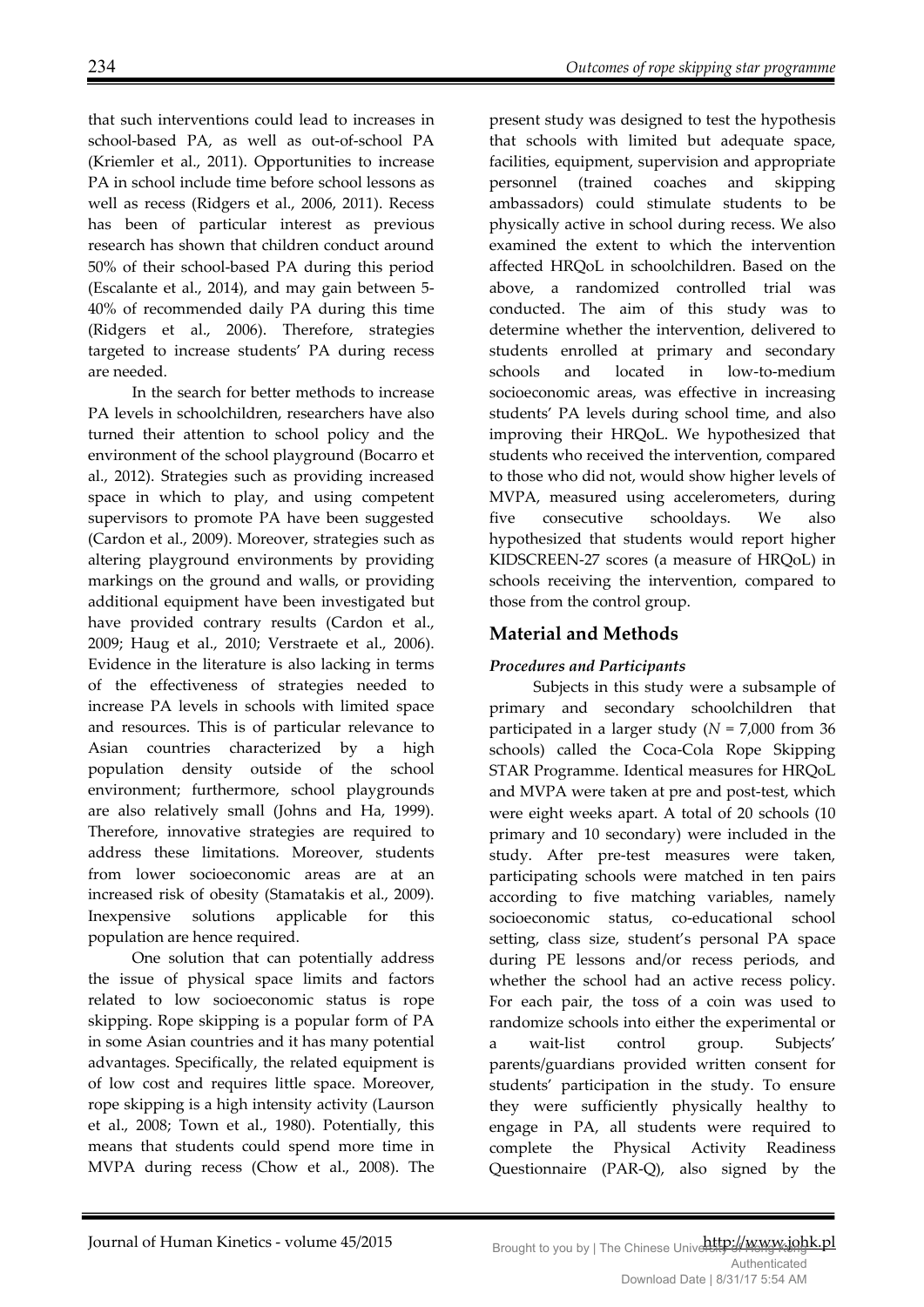parent/guardian, before the start of the study. The protocol and all instruments used in the study were reviewed and approved by the Survey and Behavioural Research Ethics Committee at the Chinese University of Hong Kong.

A total of 1,592 students completed the KIDSCREEN-27 questionnaire at pre-test. Out of these participants, 1,386 (754 allocated to the experimental group; mean age = 12.03, *SD* = 1.84; 636 males, 662 females, 88 did not report) students also completed the post-test questionnaire eight weeks later. Only data from these participants were included in the analyses. The PA levels of a subsample of students ( $n = 495$ ) were measured using accelerometers. In attempt to ensure this subsample was randomly chosen, the participants were selected using pre-assigned class numbers provided by the research team. Again, PA levels of 480 (237 in the experimental group; mean age = 12.66, *SD* = 1.90; 216 males, 238 females, 26 did not report) students were measured at pre and posttest.

## *Intervention*

The intervention provided in this study was called the STAR project – a School-based intervention; Train-the-trainers (PE teachers, student sports leaders, skipping coaches and ambassadors); Accessibility of resources (ropes and activity zones); and Recreational physical activity (recess and lunch periods). Based on the ecological model of health behaviour (Sallis et al., 2008), the proposed intervention was specifically designed to intervene at the social (i.e., introducing sports leaders and skipping ambassadors) and environmental (i.e., providing free ropes and starting a rope skipping corner) levels. Details of the STAR programme and the associated intervention are provided in Table 1. Essentially, the intervention involved a 12-hour skipping workshop spanning three days, which was held to support PE teachers and their student sports leaders to learn how to promote skipping in school settings. In addition, skipping ambassadors (professionally trained individuals) were also made available and helped participating schools conduct the relevant skipping activities. A 4-week school-based skipping programme was designed. Participants in the experimental group received a free package containing skipping materials, ropes, professional skipping training and ambassadors' support during the research period whilst the control (delayed intervention) group only received skipping ropes. The research team also helped schools set up a rope skipping corner during recess and lunch periods, where skipping ropes and relevant materials were made available to all students.

#### *Measures*

*Physical Activity.* ActiGraph GT3X+ accelerometers were worn by participants on five consecutive school days (Monday to Friday). Each morning children were given a numbered accelerometer to be worn by a teacher. Prior to the actual data collection, the teacher attended a familiarization session where they become acquainted with the monitors and how to wear them. The same teacher showed participants how to manage the accelerometers on the first day of pre-test. Participants were asked to wear the accelerometers during five schooldays and follow their normal daily school routine. They were asked to return the accelerometers to the teacherin-charge for proper storage before the participants left their schools on each day. Participants wore the same device on all five days within each time point. Participants' accelerometer data were considered valid only if they wore the accelerometers for two or more days. The cut-off values proposed by Evenson et al. (2006) were used as criteria for MVPA. Mean minutes spent in MVPA per day were used as the measure for PA. Previous studies have employed similar strategies to examine students' PA during school hours (Nettlefold et al., 2011; Verstraete et al., 2006).

#### *Health-related Quality of Life Questionnaire.*

The KIDSCREEN-27 (The KIDSCREEN Group Europe, 2006), a measure for five dimensions (i.e., Physical Well-Being, Psychological Well-Being, Autonomy & Parent Relation, Peers & Social Support, and School Environment) of generic HRQoL, was administered to participants. The KIDSCREEN items were responded using 5-point Likert scales (1 = *never* to 5 = *always*) of certain behaviours or the intensity of an attitude  $(1 = not at all to 5 =$ *extremely*). The recall period was one week. The original English KIDSCREEN-27 was translated into traditional Chinese (Cantonese) for the purpose of this study. Items were translated into Chinese using a back translation protocol (Van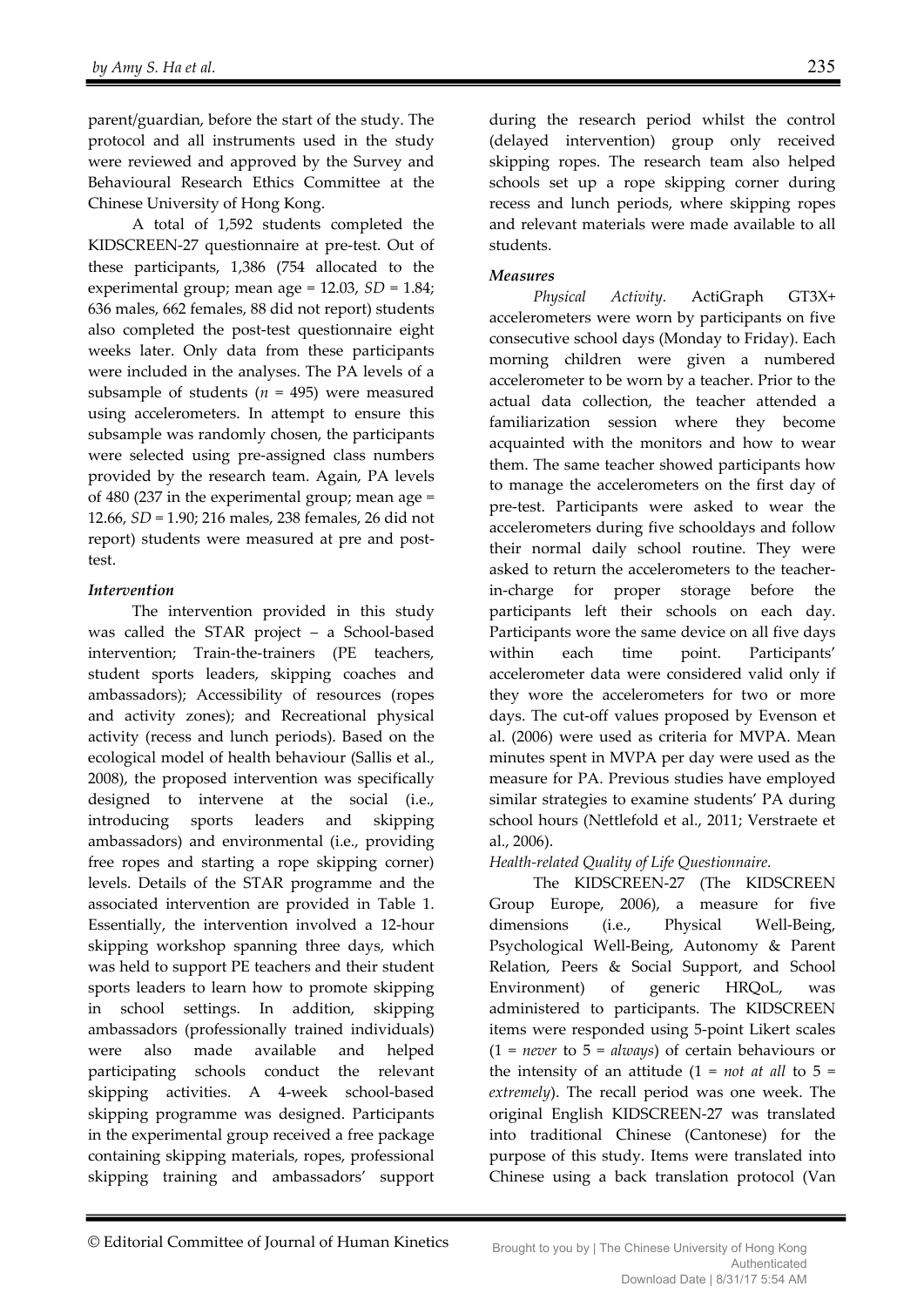Widenfelt et al., 2005). Before administrating to participants in the current trial, the Chinese items were administered to a separate sample of 1,451 students in a pilot study. In this pilot study, subscale scores were found to be internally consistent ( $\alpha$  = .81 to .87). Factorial validity of scale scores was also examined using confirmatory factor analyses, and the expected 5 factor structure was supported:  $\chi^2$  = 1676.12, *p* < .01, CFI = .94, TLI = .93, RMSEA = .06).

## *Statistical Analysis*

Analysis of covariance (ANCOVA) was used to test our hypothesis regarding group (experimental versus control) differences in PA levels. Previous research has shown that there are sex and age differences in PA (Trost et al., 2002). Therefore, sex and age of participants was included as an independent variable and a covariate, respectively. To control differences in baseline, pre-test scores were included as covariates in the analyses. Similarly, we conducted five (one for each subscale) two-way (group x sex) ANCOVAs, with age and baseline scores as covariates, for KIDSCREEN-27 subscale scores at post-test.

# **Results**

# *Preliminary Analyses*

Descriptive statistics of measured variables at pre- and post-test are presented in Table 2. We first examined whether the intervention and control groups had similar levels of MVPA at pretest. We found that students in the experimental group were more active than students in the control group,  $F(1,449) = 6.75$ ,  $p < .01$ , partial  $\eta^2 =$ .015. Consistent to findings with previous research (Trost et al., 2002), we also found that male students had higher levels of MVPA compared to females, *F*(1,449) = 49.68, *p <* .001, partial  $\eta^2$  = .100. However, contrary to previous findings (Trost et al., 2002), MVPA was positively associated with students' age in our study, *r* = .16, *p <* .001. These variables were included as independent variables or covariates in our main analyses.

In terms of baseline scores of KIDSCREEN-27 subscales, we found sex differences in the Physical Well-Being (*F*[1,1295] = 21.46, *p <* .001, partial  $\eta^2$  = .016), and Autonomy & Parent Relation (*F*[1,1287] = 6.21,  $p < .05$ , partial  $\eta^2 = .005$ ) subscales. Specifically, females reported higher levels of physical well-being, while males had higher scores for perceived autonomy and parent relation. Age was also negatively associated with all KIDSCREEN-27 subscale scores (*r* = -.25 to -.07, *p <* .05), suggesting that older students reported lower HRQoL.

## *Physical Activity*

A two-way (group x sex) ANCOVA with age and baseline values as covariates was conducted. There was a significant main effect for group:  $F(1,448) = 15.30, p < .001$ , partial  $\eta^2 = .033$ . Unexpectedly, the control group had higher levels of MVPA compared to the experimental group. The main effect for sex was not significant: *F*(1,448) = 0.93,  $p = 0.34$ , partial  $\eta^2 = 0.002$ ). The group x sex interaction effect was also not significant:  $F(1,448) = 0.67$ ,  $p = .41$ , partial  $\eta^2 = .002$ .

## *Health-Related Quality of Life*

For Physical Well-Being subscale scores, a main effect for sex was found,  $F(1,1288) = 6.14$ ,  $p <$ .05, partial  $\eta^2$  = .005. Specifically, male students reported higher physical well-being than female students. However, the main effect for group was not significant: *F*(1,1288) = 0.34, *p* = .95, partial η² = .001. In terms of the Autonomy & Parent Relation subscale, a main effect for group was found,  $F(1,1265) = 4.55$ ,  $p < .05$ , partial  $\eta^2 = .004$ , with students in the experimental group reporting higher scores compared to those in the control group. The main effect for group was not significant for the subscales of Psychological Well-Being  $(F[1,1290] = 1.27$ ,  $p = .26$ , partial  $\eta^2 = .001$ ), Peers & Social Support (*F*[1,1287] = 0.31, *p* = .58, partial  $\eta^2$  = .000), and School Environment  $(F[1,1287] = 0.06, p = .81,$  partial  $\eta^2 = .000$ ). All other main and interaction effects examined were not significant.

# **Discussion**

In this study, we examined the effectiveness of the STAR intervention in terms of enhancing students' MVPA and their HRQoL. The intervention was based on rope skipping, which is an activity of moderate-to-vigorous intensity (Laurson et al., 2008), but requires little space to participate in. These characteristics of the activity may be of relevance to the typical school environments in Asian countries. Using a matched-pair randomized controlled trial, the effectiveness of the intervention was examined.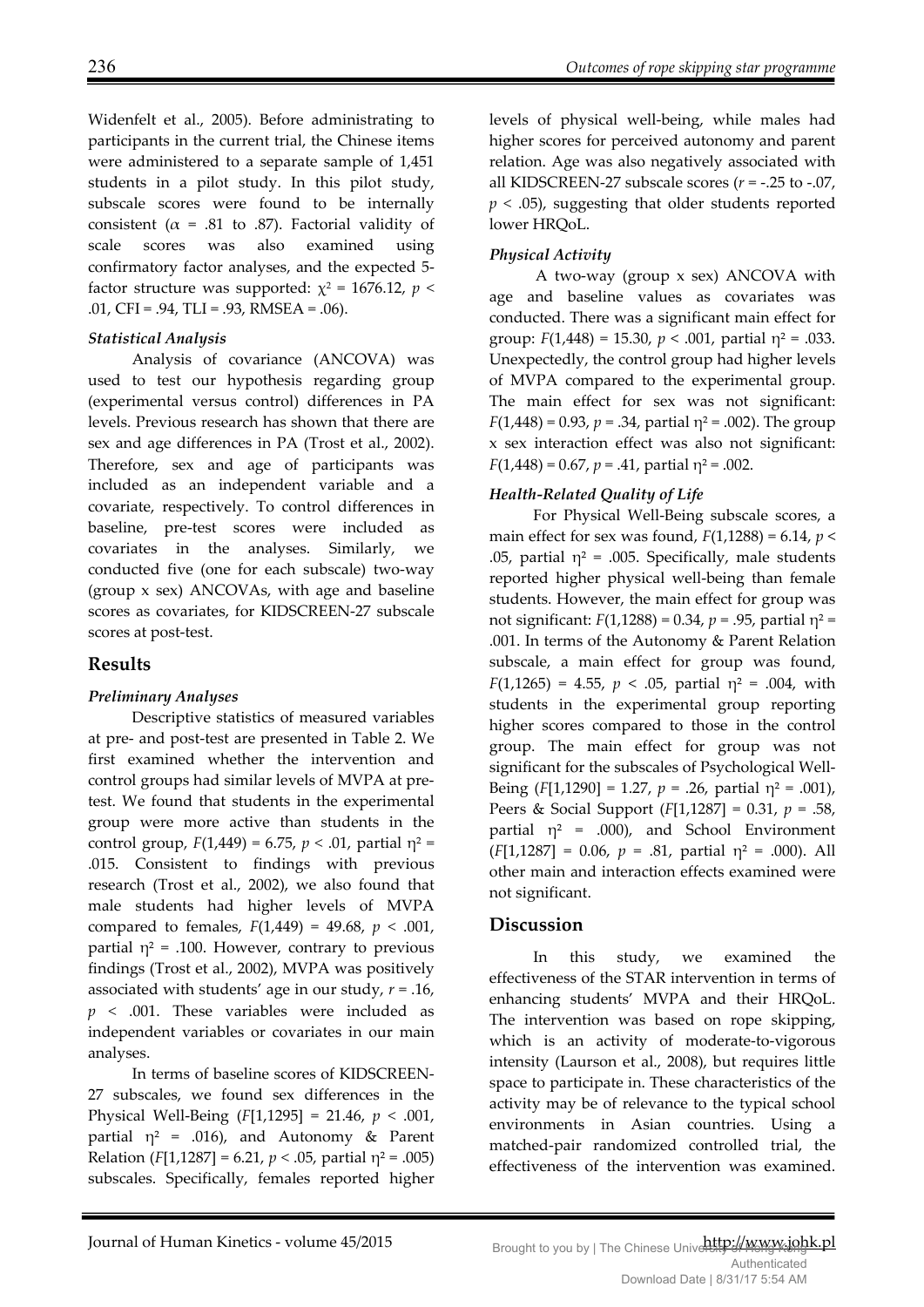Contrary to our hypotheses, we found that students in the control (i.e., delayed intervention) group engaged in more MVPA compared to those in the experimental group at post-test, after controlling for pre-test scores. We did, however, find that students in the control group also had engaged in more MVPA at baseline. This suggested that perhaps students in the control group were more active in general, and therefore, they showed higher levels of MVPA, even after adjusting for baseline scores. Nevertheless, the effect size of this difference was very small. In terms of differences in HRQoL, the only group differences we found were related to students' perception of their autonomy and relationship with parents. Again, the size of the effect was very small.

We examined how factors pertaining to interpersonal and environment levels within the ecological model of health behaviour (Sallis et al.,

2008) might affect PA levels of students. Our results suggested that the intervention did not increase students' PA levels. Although the intervention was designed based on these levels of factors, students' perceptions of these factors were not measured. Therefore, the current investigation was unable to examine the mechanisms in which PA was supported (or not), and if any mediators existed. For example, future studies may measure participants' perceptions towards social support from friends, sports leaders, ambassadors, or teachers in terms of their rope skipping participation. Measures for the perceived supportiveness of the school environment and/or the rope skipping corner should also be examined. Such measures will help researchers identify any underpinning mediators of the intervention.

|                                                                                                               |                                                                                                            |                                                                    | Table 1                                                                                                                                                                                                                                                                                                                                               |  |  |  |
|---------------------------------------------------------------------------------------------------------------|------------------------------------------------------------------------------------------------------------|--------------------------------------------------------------------|-------------------------------------------------------------------------------------------------------------------------------------------------------------------------------------------------------------------------------------------------------------------------------------------------------------------------------------------------------|--|--|--|
| Details of the STAR Intervention                                                                              |                                                                                                            |                                                                    |                                                                                                                                                                                                                                                                                                                                                       |  |  |  |
| Component                                                                                                     | Participants                                                                                               | Duration                                                           | Details                                                                                                                                                                                                                                                                                                                                               |  |  |  |
| 1. Rope skipping workshops<br>and day camp, led by<br>professional coaches                                    | 33 PE teachers and 89<br>student leaders                                                                   | 12 hours                                                           | Training on how to promote rope<br>skipping at school was provided                                                                                                                                                                                                                                                                                    |  |  |  |
| 2. Rope skipping programme<br>(intervention), by PE teachers,<br>student leaders, ambassadors,<br>and coaches | 500 children aged 9 to 4 weeks<br>16 years, drawn from<br>10 matched pairs<br>based on school<br>variables |                                                                    | Experimental group: A rope skipping<br>programme embedded with school PE<br>curriculum and during recess periods<br>was provided. Participants received a<br>free package containing rope skipping<br>teaching materials, ropes, professional<br>coaching and ambassadors' support.                                                                   |  |  |  |
|                                                                                                               |                                                                                                            |                                                                    | Wait list control group: Schools<br>implemented their PE classes as<br>planned but provided with free ropes<br>only during school recess periods in<br>order to increase students' physical<br>activity levels; no professional training<br>and other relevant supports on<br>skipping teaching. A delayed<br>intervention was provided               |  |  |  |
| 3. School active recess                                                                                       | PE teachers and<br>students from schools<br>in the experimental<br>group                                   | 10-15 minutes<br>during school<br>recess periods,<br>over 3 months | Schools received a full set of materials<br>including teaching manuals with DVD<br>and students handbooks on rope<br>skipping and nutrition to promote a<br>healthy lifestyle to students and peers.<br>Rope skipping corner were set up by<br>schools providing space and ropes for<br>students to skip during recess,<br>lunchtime and after school |  |  |  |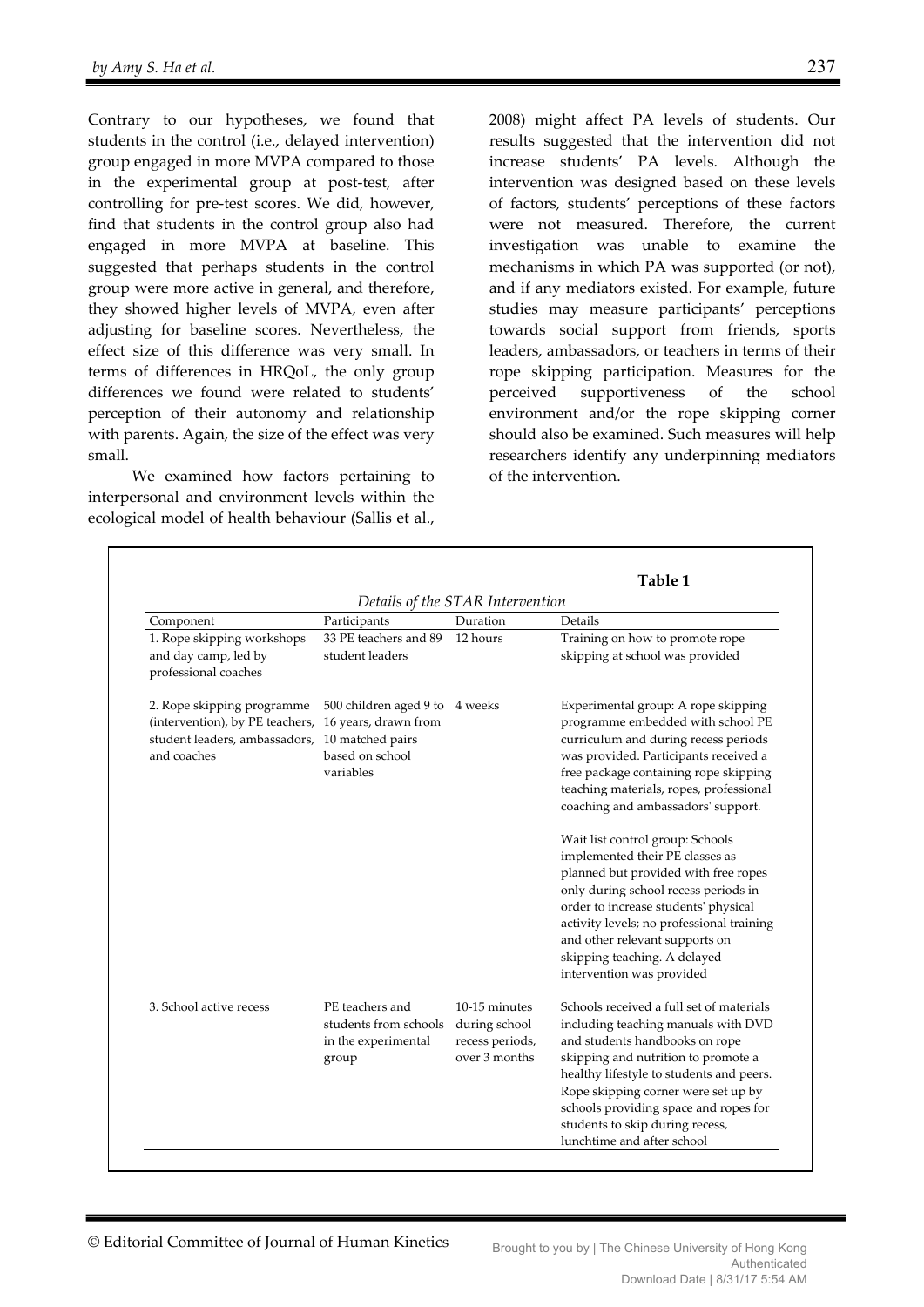| Variable                   | Descriptive Statistics of Participants in the Intervention and Control Groups<br><b>Baseline</b> |                  | Follow-up                |                  |                  |                          |  |
|----------------------------|--------------------------------------------------------------------------------------------------|------------------|--------------------------|------------------|------------------|--------------------------|--|
|                            | Experimental                                                                                     | Control          | $\alpha$                 | Experimental     | Control          | $\alpha$                 |  |
| Accelerometry statistics   |                                                                                                  |                  |                          |                  |                  |                          |  |
| $(n = 480)$                |                                                                                                  |                  |                          |                  |                  |                          |  |
| Moderate-to-vigorous       | $13.12 \pm 8.31$                                                                                 | $15.87 \pm 7.38$ | $\overline{\phantom{a}}$ | $10.96 \pm 8.34$ | $14.93 \pm 7.54$ | $\overline{\phantom{a}}$ |  |
| physical activity (min per |                                                                                                  |                  |                          |                  |                  |                          |  |
| day)                       |                                                                                                  |                  |                          |                  |                  |                          |  |
| KIDSCREEN $(n = 1,273)$    |                                                                                                  |                  |                          |                  |                  |                          |  |
| Physical Well-Being        | $3.62 \pm 0.72$                                                                                  | $3.59 \pm 0.76$  | 81                       | $362 + 076$      | $3.65 \pm 0.76$  | .83                      |  |
| Psychological Well-Being   | $3.60 \pm 0.73$                                                                                  | $3.65 \pm 0.78$  | .87                      | $3.63 \pm 0.72$  | $3.70 \pm 0.76$  | .88                      |  |
| Autonomy & Parent          | $3.80 \pm 0.81$                                                                                  | $3.86 \pm 0.84$  | .83                      | $3.78 \pm 0.81$  | $3.73 \pm 0.86$  | .85                      |  |
| Relation                   |                                                                                                  |                  |                          |                  |                  |                          |  |
| Peers & Social Support     | $3.34 \pm 0.77$                                                                                  | $3.38 \pm 0.79$  | .86                      | $3.40 \pm 0.77$  | $3.45 \pm 0.83$  | .87                      |  |
| School Environment         | $3.58 \pm 0.80$                                                                                  | $3.63 \pm 0.83$  | .87                      | $3.60 \pm 0.78$  | $3.64 \pm 0.85$  | .88                      |  |

Apart from measurement issues, the intervention designed was aimed at increasing students' PA through supporting the social and school environments. Factors at other levels within the ecological model (Sallis et al., 2008) could also be verified. For instance, personal level (e.g., selfefficacy or motivation towards PA) factors were not specifically enhanced or measured in the current study. Researchers have previously found that these factors predicted PA behaviours and also students' quality of life (Standage et al., 2005; Trost et al., 1997). Under the framework, factors pertaining to school policies, such as whether PA was considered important by school principals and teachers, and the amount of resource schools put into supporting students' PA should also be examined. Also, Zhang and Solmon (2013) proposed integrating an ecological approach with self-determination theory (Deci and Ryan, 2000), a theory of motivation, to simultaneously examine multiple levels of environmental, social and personal factors that may be related to students' engagement in PA. This approach can be employed in future research.

Due to the limited space at homes and surrounding areas, schools in some Asian countries are important venues for students' engagement in PA (Johns and Ha, 1999). In this study, we found that students averaged only 10 to 15 minutes of MVPA per day during school hours. That is, students only engaged in one sixth to a quarter of the daily MVPA recommended by the World Health Organization (2010) for children and adolescents (i.e., 60 minutes per day). This finding is of concern, as it suggests that most participants in the study are unable to reach the recommended guidelines for PA. Researchers should continue to devise interventions to address the problem of physical inactivity and sedentary behaviours in students attending schools of limited space. Although the STAR intervention we proposed was not effective in terms of promoting higher levels of PA in participants, rope skipping is still an activity that may be promoted given environment restrictions. Future interventions may aim to incorporate more diverse types of rope skipping activities in order to make the activity more interesting to students, and hence might facilitate their engagement in rope skipping, or more generally in PA.

Another limitation of the study is that MVPA was measured only during school hours, and it is unclear how much students engage in PA after they leave school premises. Previous research has shown that school-based interventions may also increase students' PA levels out-of-school (Kriemler et al., 2011). As leisure-time PA also plays an important part in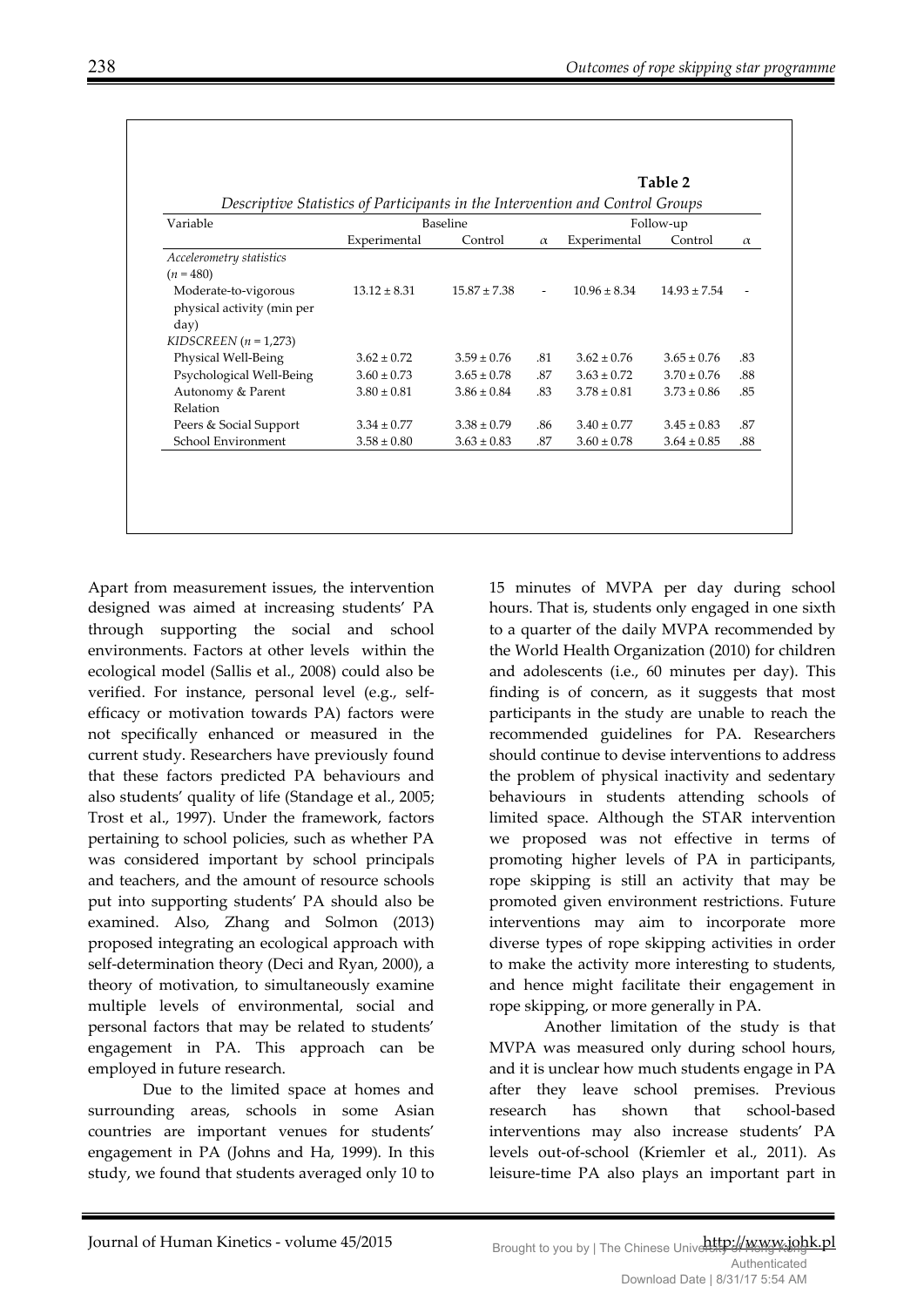students' total PA, for this reason future studies should also examine students' PA levels after school and during weekends.

#### **Practical Implications**

Researchers (Sallis et al., 2001, 2008) have proposed using school-based interventions to facilitate students participation in PA. Our

#### **Acknowledgement**

proposed intervention, which mainly focused on creating an environment that facilitates PA, was not effective in promoting actual PA levels and HRQoL of students. The findings of the present study suggest that for a programme to be effective in promoting school health, it may also need to intervene at other levels within the ecological model.

The authors would like to thank the Coca-Cola Foundation for providing financial support for this research study.

#### **References**

- Bélanger M, Gray-Donald K, O'Loughlin J, Paradis G, Hanley J. When adolescents drop the ball: Sustainability of physical activity in youth. *Am J Prev Med*, 2009; 37: 41-49
- Bocarro JN, Kanters MA, Cerin E, Floyd MF, Casper JM, Suau LJ, McKenzie TL. School sport policy and school-based physical activity environments and their association with observed physical activity in middle school children. *Health Place*, 2012; 18: 31-38
- Buliung RN, Mitra R, Faulkner G. Active school transportation in the Greater Toronto Area, Canada: An exploration of trends in space and time (1986-2006). *Prev Med*, 2009; 48: 507-512
- Cardon G, Labarque V, Smits D, Bourdeaudhuij ID. Promoting physical activity at the pre-school playground: The effects of providing markings and play equipment. *Prev Med*, 2009; 48: 335-340
- Chow BC, McKenzie TL, Louie L. Children's physical activity and environmental influences during elementary school physical education. *J Teach Phys Educ*, 2008; 27: 38-50
- Deci EL, Ryan RM. The "what" and "why" of goal pursuits: Human needs and the self-determination of behavior. *Psychol Inq*, 2000; 11: 227-268
- Escalante Y, Backx K, Saavedra JM. Relationship between break-time physical activity, age, and sex in a rural primary schools, Wales, UK. *J Hum Kinet*, 2014; 40: 227-234
- Evenson KR, Catellier DJ, Gill K, Ondrak KS, McMurray RG. Calibration of two objective measures of physical activity for children. *J Sports Sci*, 2006; 26: 1557-1565
- Ha A, Abbott R, Macdonald D, Pang B. Comparison of perceived support for physical activity and physical activity related practices of children and young adolescents in Hong Kong and Australia. *Eur Phys Educ Rev*, 2009; 15: 155-173
- Haug E, Torsheim T, Sallis JF, Samdal O. The characteristics of the outdoor school environment associated with physical activity. *Health Educ Res*, 2010; 25: 248-256
- Johns D, Ha AS. Home and recess physical activity behaviours of Hong Kong children. *Res Q Exerc Sport*, 1999; 70: 319-323
- Kriemler S, Meyer U, Martin E, Van Sluijs EMF, Andersen LB, Martin BW. Effect of school-based interventions on physical activity and fitness in children and adolescents: A review of reviews and systematic update. *Br J Sports Med*, 2011; 45: 923-930
- Laurson KR, Brown DD, Dennis KK, Cullen RW. Heart rates of high school physical education students during team sports, individual sports, and fitness activities. *Res Q Exerc Sport*, 2008; 79: 85-91
- Nettlefold L, McKay HA, Warburton DER, McGuire KA, Bredin SSD, Naylor PJ. The challenge of low physical activity during the school day: At recess, lunch and in physical education. *Br J Sports Med*, 2011; 45: 813-819